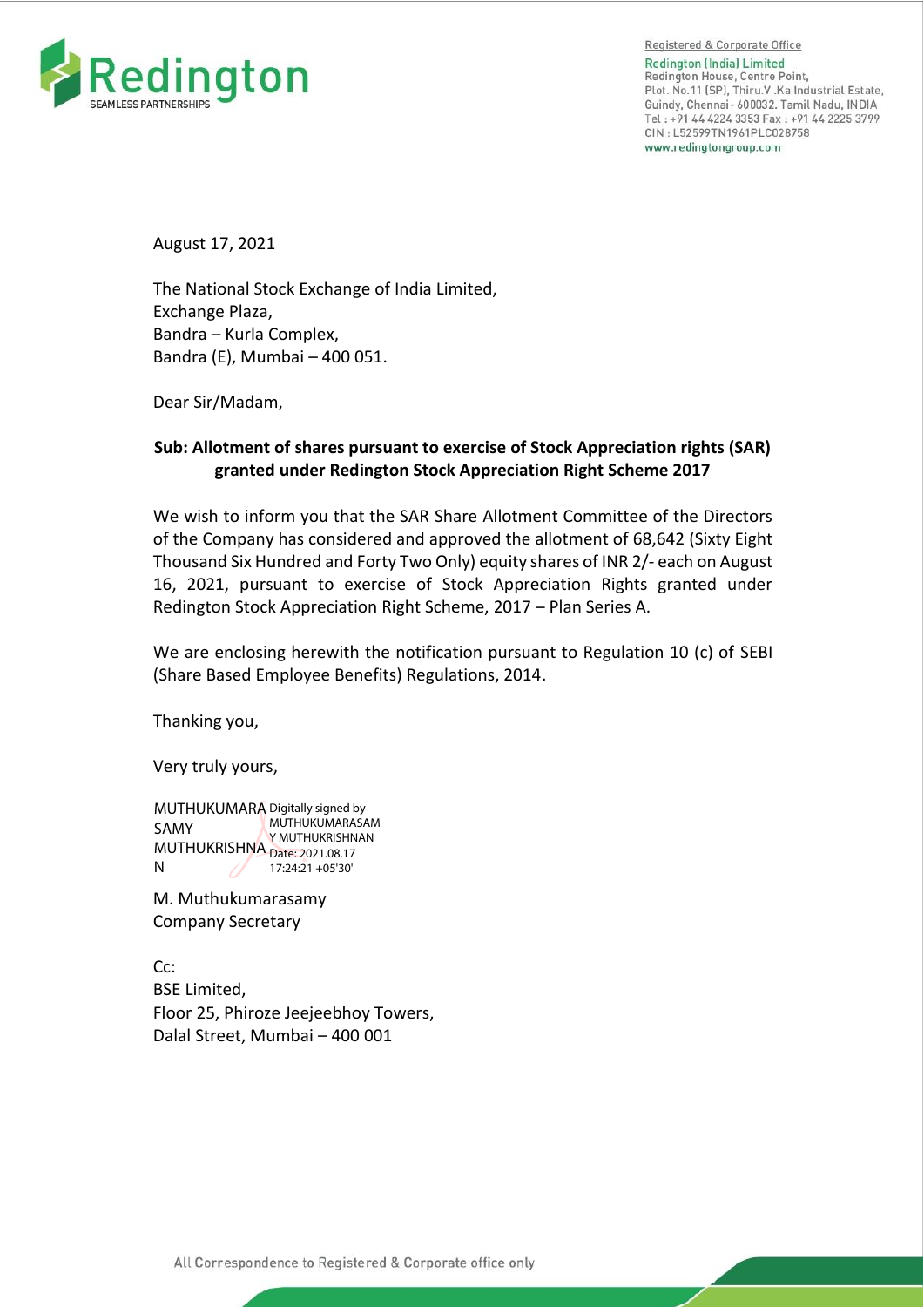

## **REGULATION 10(C) - FORMAT OF NOTIFICATION FOR ISSUE OF SHARES**

| S. No. | <b>PARTICULARS</b>                                                                                                                                   | <b>DETAILS</b>                                                                                                                                                                                                                           |
|--------|------------------------------------------------------------------------------------------------------------------------------------------------------|------------------------------------------------------------------------------------------------------------------------------------------------------------------------------------------------------------------------------------------|
| 1.     | Company name and address of<br><b>Registered Office</b>                                                                                              | Redington (India) Limited<br>"Centre Point", Plot No. 11 (SP), Thiru Vi Ka<br>Industrial Estate, Guindy, Chennai 600032                                                                                                                  |
| 2.     | Name of the Stock Exchanges on which<br>the company's shares are listed                                                                              | National Stock Exchange of India Limited and<br><b>BSE Limited</b>                                                                                                                                                                       |
| 3.     | Filing date of the statement referred in<br>regulation 10(b) of the SEBI (Share Based<br>Employee Benefits) Regulations, 2014<br>with Stock Exchange | February 20, 2018                                                                                                                                                                                                                        |
| 4.     | Filing Number, if any                                                                                                                                | NSE: NSE/LIST/15284<br>$\bullet$<br>BSE: DCS/IPO/AJ/ESOP-IP/2695/2017-<br>18                                                                                                                                                             |
| 5.     | Title of the Scheme pursuant to which<br>shares are issued, if any                                                                                   | Redington Stock Appreciation Right Scheme,<br>2017                                                                                                                                                                                       |
| 6.     | Kind of security to be listed                                                                                                                        | <b>Equity Shares</b>                                                                                                                                                                                                                     |
| 7.     | Par value of the shares                                                                                                                              | INR 2/- per equity share                                                                                                                                                                                                                 |
| 8.     | Date of issue of shares                                                                                                                              | August 16, 2021                                                                                                                                                                                                                          |
| 9.     | Number of shares issued                                                                                                                              | 68,642 equity shares                                                                                                                                                                                                                     |
| 10.    | Share Certificate No., if applicable                                                                                                                 | <b>NA</b>                                                                                                                                                                                                                                |
| 11.    | Distinctive number of the share, if<br>applicable                                                                                                    | 40,16,98,481 to 40,17,67,122 (both inclusive)                                                                                                                                                                                            |
| 12.    | ISIN Number of the shares if issued in<br>Demat                                                                                                      | INE891D01026                                                                                                                                                                                                                             |
| 13.    | Exercise price per share                                                                                                                             | INR 2/- per equity share                                                                                                                                                                                                                 |
| 14.    | Premium per share                                                                                                                                    | Employees were issued equity shares at face<br>value and premium amount on the shares<br>allotted is borne by the Company out of reserves<br>created for Stock Appreciation Rights.<br>No<br>premium amount is payable by the employees. |